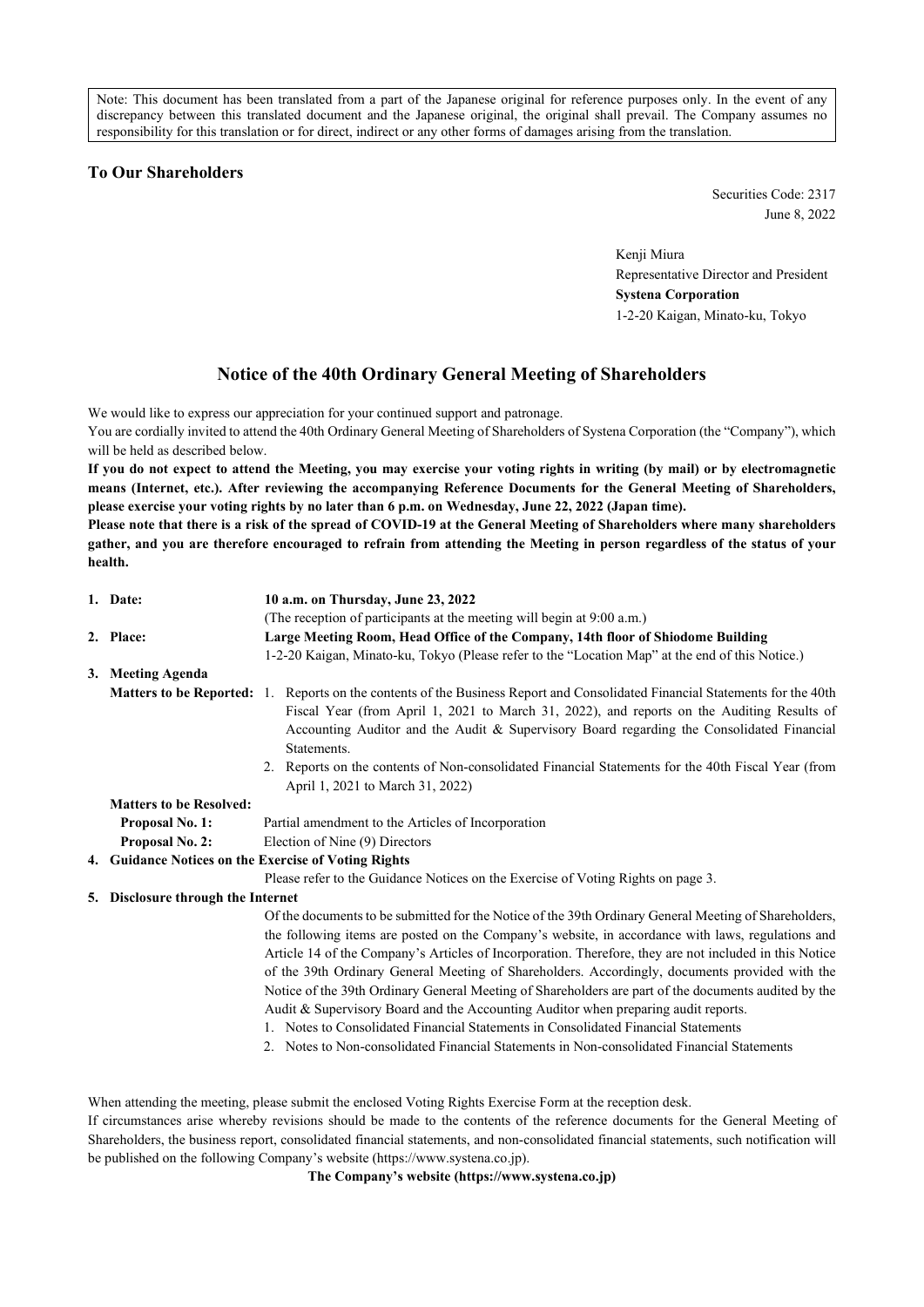## **Reference Documents for the General Meeting of Shareholders Proposals and References**

#### **Proposal No. 1: Partial amendment to the Articles of Incorporation**

1. Reasons for proposal

With the enforcement on September 1, 2022 of the revised provisions stipulated in the proviso of Article 1 of the Supplementary Provisions of the Act Partially Amending the Companies Act (Act No.70 of 2019), the Company proposes amending its Articles of Incorporation to prepare for the adoption of a system for the electronic provision of materials for General Meetings of Shareholders, as follows.

- (1) The establishment of a system for providing information on the content of general shareholder meeting materials in electronic format will be required to be specified in articles of incorporation. Accordingly, the establishment of Article 14 (Electronic Provision Measure, etc.), Paragraph 1 is proposed.
- (2) In order to limit the scope of information on documents in writing to the scope determined by the Ministry of Justice ordinance, in the case where shareholders request to receive the delivery of the said documents that describe certain matters among matters which are the content of general shareholder meeting materials in electronic format, the establishment of Article 14 (Electronic Provision Measure, etc.), Paragraph 2 is proposed.
- (3) With the introduction of a system for the electronic provision of materials for General Meetings of Shareholders, Article 14 (Internet Disclosure and De Facto Provision of Reference Documents for General Meeting of Shareholders, etc.) of the current Articles of Incorporation will be unnecessary. Accordingly, the said provisions are proposed to be deleted.
- (4) The establishment of supplementary provisions regarding the effect of the establishment and deletion of the above provisions is proposed. The said supplementary provisions shall be deleted after the expiration of specified periods.
- 2. Details of amendments

The details of the amendments are shown below.

|                                                                                                                                                                                                                                                                                                                                                                                                                                                                                                                                                                     | (The underlined parts show the change.)                                                                                                                                                                                                                                                                                                                                                                                                                                                                                                                                                                   |  |  |  |
|---------------------------------------------------------------------------------------------------------------------------------------------------------------------------------------------------------------------------------------------------------------------------------------------------------------------------------------------------------------------------------------------------------------------------------------------------------------------------------------------------------------------------------------------------------------------|-----------------------------------------------------------------------------------------------------------------------------------------------------------------------------------------------------------------------------------------------------------------------------------------------------------------------------------------------------------------------------------------------------------------------------------------------------------------------------------------------------------------------------------------------------------------------------------------------------------|--|--|--|
| Existing Articles of Incorporation                                                                                                                                                                                                                                                                                                                                                                                                                                                                                                                                  | Proposed amendments                                                                                                                                                                                                                                                                                                                                                                                                                                                                                                                                                                                       |  |  |  |
| Article 1<br>to (Omitted)<br>Article 13                                                                                                                                                                                                                                                                                                                                                                                                                                                                                                                             | Article 1<br>to (Unchanged)<br>Article 13                                                                                                                                                                                                                                                                                                                                                                                                                                                                                                                                                                 |  |  |  |
| (Internet Disclosure and De Facto Provision of Reference<br>Documents for General Meeting of Shareholders, etc.)<br>Article 14 In conjunction with the convening of a General<br>Meeting of Shareholders, information on matters<br>that should be described or indicated in reference<br>documents for a General Meeting of Shareholders,<br>financial<br>business reports,<br>statements<br>and<br>consolidated financial statements shall be deemed to<br>have been provided to shareholders, if the Company<br>discloses such information by any Internet-based | (Delete)                                                                                                                                                                                                                                                                                                                                                                                                                                                                                                                                                                                                  |  |  |  |
| means pursuant to the Ministry of Justice ordinance.                                                                                                                                                                                                                                                                                                                                                                                                                                                                                                                | (Electronic Provision Measure, etc.)<br>Article 14 Upon<br>convening<br>General<br>Meeting<br>a<br>of<br>Shareholders, the Company shall take the electronic<br>provision measure with respect to information that<br>constitutes the content of reference documents for<br>General Meeting of Shareholders, etc.<br>2. The Company may omit all or part of information<br>specified in the Ordinance of the Ministry of Justice<br>and provided in an electronic form from documents<br>delivered to shareholders who have requested<br>paper-form documents before the record date of<br>voting rights. |  |  |  |
| Article 15<br>to (Omitted)<br>Article 39                                                                                                                                                                                                                                                                                                                                                                                                                                                                                                                            | Article 15<br>to (Unchanged)<br>Article 39                                                                                                                                                                                                                                                                                                                                                                                                                                                                                                                                                                |  |  |  |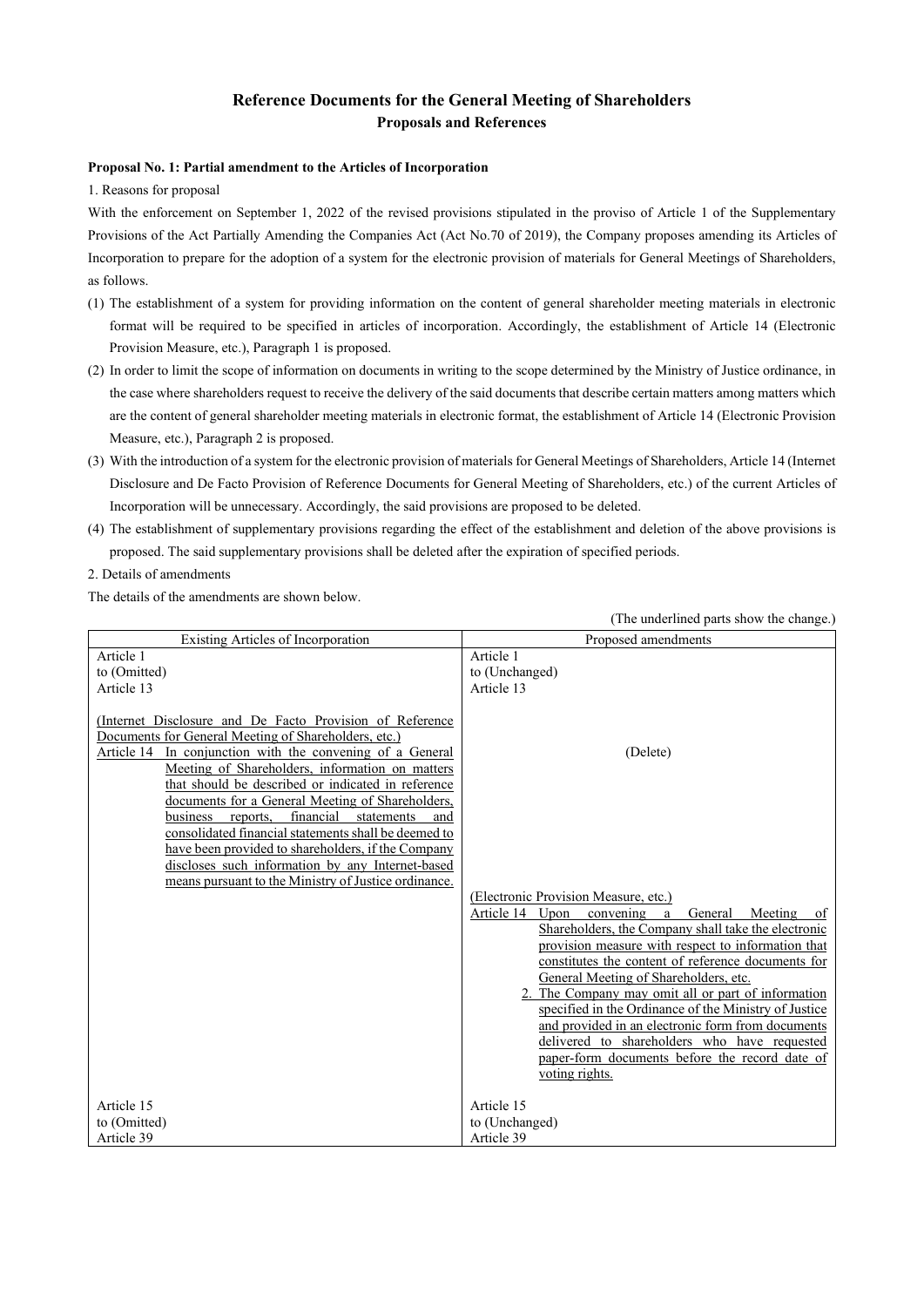| Existing Articles of Incorporation | Proposed amendments                                              |  |  |  |
|------------------------------------|------------------------------------------------------------------|--|--|--|
| (New)                              | <b>Supplementary Provision</b>                                   |  |  |  |
|                                    | (Transitional measures for the system for the electronic         |  |  |  |
|                                    | provision of materials for General Meetings of Shareholders)     |  |  |  |
| (New)                              | Article 1.<br>The amendment of the Article 14 of the Articles of |  |  |  |
|                                    | Incorporation shall take effect on September 1.                  |  |  |  |
|                                    | 2022, the date of enforcement of the revised                     |  |  |  |
|                                    | provision in the proviso of Article 1<br>of the                  |  |  |  |
|                                    | Supplementary Provisions of the Act Partially                    |  |  |  |
|                                    | Amending the Companies Act (Act No. 70, 2019)                    |  |  |  |
|                                    | (hereinafter, the "Enforcement Date").                           |  |  |  |
|                                    | 2. Notwithstanding the provisions of the preceding               |  |  |  |
|                                    | paragraph, Article 14 (Internet Disclosure and De                |  |  |  |
|                                    | Facto Provision of Reference Documents for                       |  |  |  |
|                                    | General Meeting of Shareholders, etc.) of the                    |  |  |  |
|                                    | Articles of Incorporation shall remain in force on a             |  |  |  |
|                                    | General Meeting of Shareholders to be held within                |  |  |  |
|                                    | $s$ ix $(6)$ months from the Enforcement Date.                   |  |  |  |
|                                    | 3. These Supplementary provisions shall be deleted on            |  |  |  |
|                                    | the date on which $six(6)$ months have elapsed from              |  |  |  |
|                                    | the Enforcement Date or the date on which three (3)              |  |  |  |
|                                    | months have elapsed from the date of the General                 |  |  |  |
|                                    | Meeting of Shareholders under the preceding                      |  |  |  |
|                                    | paragraph, whichever is later.                                   |  |  |  |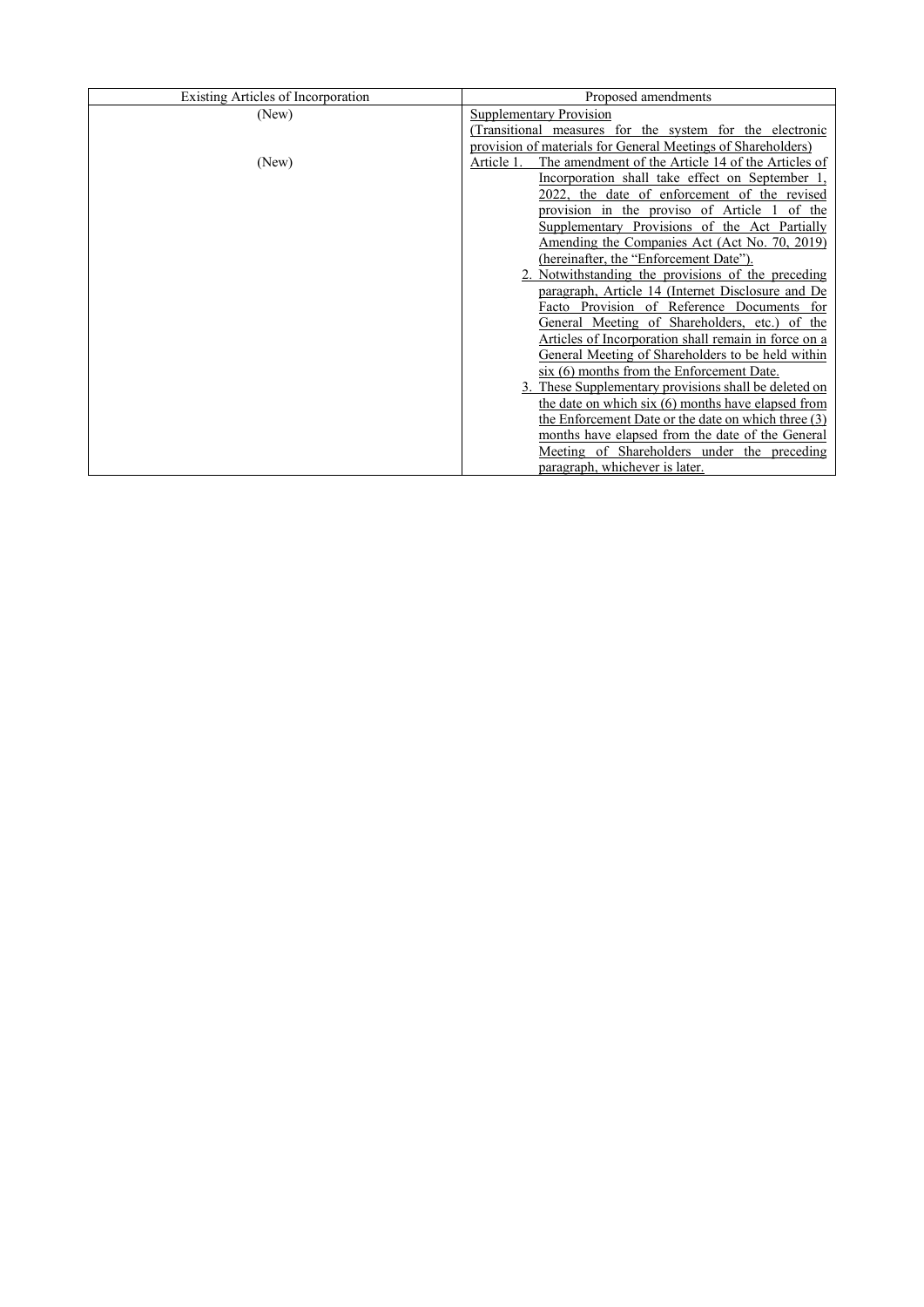## **Proposal No. 2: Election of Nine (9) Directors**

The terms of office of all eleven (11) Directors will expire at the conclusion of this year's Ordinary General Meeting of Shareholders. In that regard, the Company proposes the election of nine (9) Directors, decreasing the number of Directors by two (2) to increase the efficiency of the management structure.

| No. | Name             | Positions and responsibilities in the Company                                                                                      |                                |
|-----|------------------|------------------------------------------------------------------------------------------------------------------------------------|--------------------------------|
|     | Yoshichika Henmi | Representative Director and Chairman                                                                                               | Reelection                     |
| 2   | Kenji Miura      | Representative Director and President                                                                                              | Reelection                     |
| 3   | Makoto Taguchi   | Director, General Manager of Business Solution Group                                                                               | Reelection                     |
| 4   | Hiroyuki Fujii   | Director, General Manager of IT Management Business<br>Group                                                                       | Reelection                     |
|     | Shingo Henmi     | Director, General Manager of DX Design Group, General<br>Manager of Solution Design Group and in charge of<br>Administrative Group | Reelection                     |
| 6   | Hiroshi Kotani   | Senior Corporate Office, General Manager of Finance &<br>Accounting Group                                                          | Reelection                     |
| 7   | Yukio Suzuki     | Director                                                                                                                           | Reelection Outside Independent |
| 8   | Koichi Ogawa     | Director                                                                                                                           | Reelection Outside Independent |
| 9   | Mari Ito         | Director                                                                                                                           | Reelection Outside Independent |

The candidates for Directors are as follows:

Reelection: Candidates for Directors to be reappointed

Outside: Candidates for Outside Directors

Independent: Independent Directors as defined by the Tokyo Stock Exchange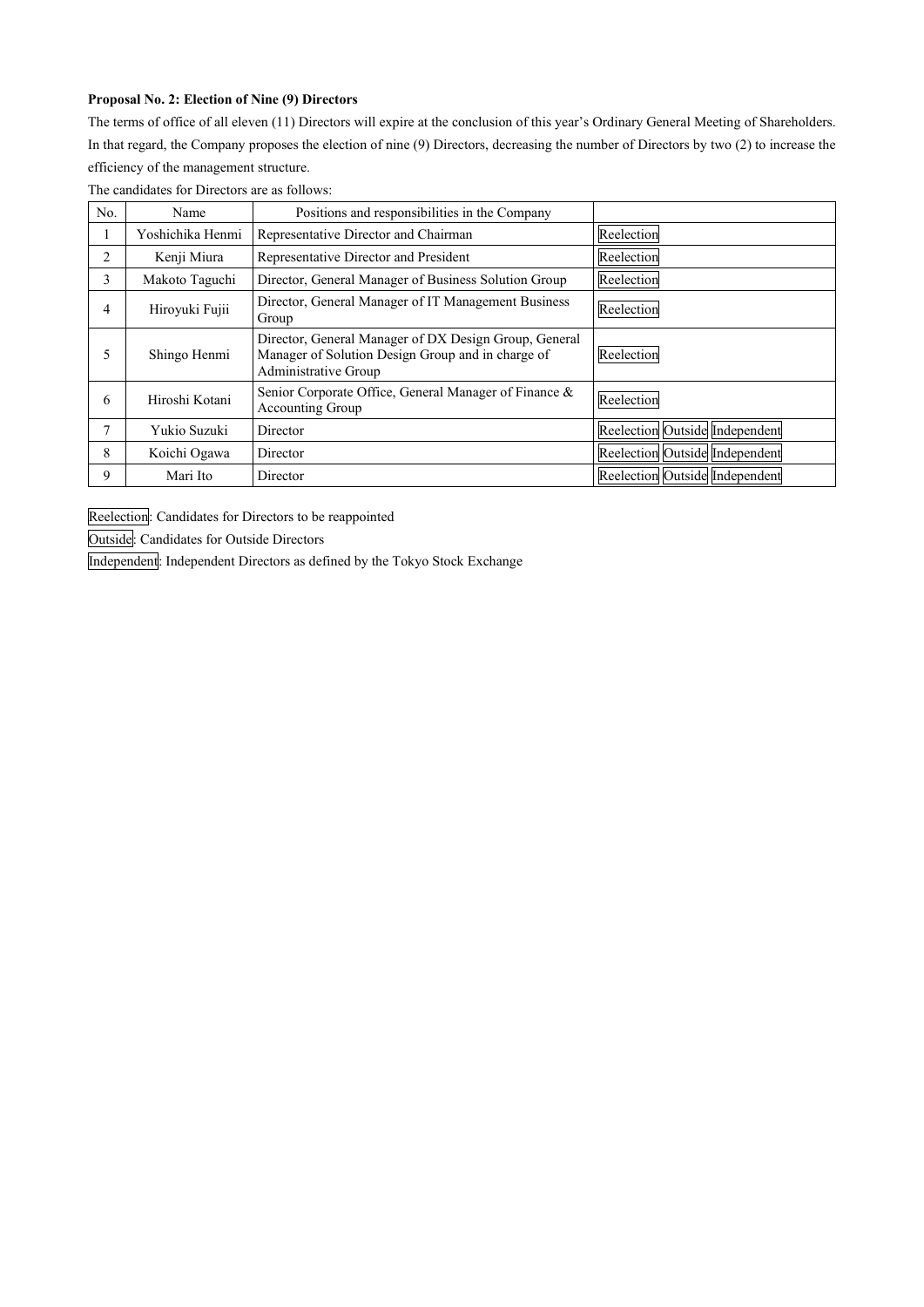| No. 1                                  | Career summary, positions and responsibilities at the Company                                                                                                                                 |                                                                                                                                                   |  |  |  |  |
|----------------------------------------|-----------------------------------------------------------------------------------------------------------------------------------------------------------------------------------------------|---------------------------------------------------------------------------------------------------------------------------------------------------|--|--|--|--|
|                                        | April 1974                                                                                                                                                                                    | Joined Nitto Boseki Co., Ltd.                                                                                                                     |  |  |  |  |
|                                        | April 1979                                                                                                                                                                                    | Joined Sun System Inc.                                                                                                                            |  |  |  |  |
| Yoshichika Henmi                       | March 1983                                                                                                                                                                                    | Established Hemmi Engineering Co., Ltd. (currently the Company).                                                                                  |  |  |  |  |
|                                        |                                                                                                                                                                                               | Representative Director and President                                                                                                             |  |  |  |  |
| <b>Reelection</b>                      | December 2007                                                                                                                                                                                 |                                                                                                                                                   |  |  |  |  |
|                                        | <b>June 2008</b>                                                                                                                                                                              | Special Advisor to Catena Corporation<br>Director and Chairman, Catena Corporation                                                                |  |  |  |  |
| <b>Birth date:</b>                     | January 2009                                                                                                                                                                                  | Representative Director and Chairman, the Company                                                                                                 |  |  |  |  |
|                                        |                                                                                                                                                                                               |                                                                                                                                                   |  |  |  |  |
| March 24, 1956                         | April 2010                                                                                                                                                                                    | Representative Director and President, the Company                                                                                                |  |  |  |  |
| Number of the Company's shares owned:  | April 2016                                                                                                                                                                                    | Representative Director and Chairman, the Company (present)                                                                                       |  |  |  |  |
| 0 shares                               |                                                                                                                                                                                               |                                                                                                                                                   |  |  |  |  |
| Number of years as a Director:         | Reasons for nomination as a candidate for Director                                                                                                                                            |                                                                                                                                                   |  |  |  |  |
| 39 years                               | Mr. Yoshichika Hemmi is the founder of the Company, and as a Representative Director of the                                                                                                   |                                                                                                                                                   |  |  |  |  |
| Attendance at meetings of the Board of |                                                                                                                                                                                               | Company, he has been leading the management of the Company for many years and                                                                     |  |  |  |  |
| Directors:                             | contributing to the enhancement of its corporate value. Currently, as Representative Director and                                                                                             |                                                                                                                                                   |  |  |  |  |
| 12/12 meetings                         |                                                                                                                                                                                               | Chairman, he oversees the Company and the Group, and based on his extensive experience and                                                        |  |  |  |  |
|                                        |                                                                                                                                                                                               | achievements, he directs the development of management policies and strategies and exercises                                                      |  |  |  |  |
|                                        |                                                                                                                                                                                               | strong leadership in the execution of management plans that embody these policies and                                                             |  |  |  |  |
|                                        |                                                                                                                                                                                               | strategies. Because he is an individual who is necessary for the enhancement of the corporate                                                     |  |  |  |  |
|                                        |                                                                                                                                                                                               | value of the Company, we propose that he continue to be elected as a Director.                                                                    |  |  |  |  |
| No. 2                                  |                                                                                                                                                                                               | Career summary, positions and responsibilities at the Company                                                                                     |  |  |  |  |
|                                        | April 1988                                                                                                                                                                                    | Joined Toshiba Engineering Corporation                                                                                                            |  |  |  |  |
| Kenji Miura                            | April 1991                                                                                                                                                                                    | Joined PRIME Co., Ltd.                                                                                                                            |  |  |  |  |
|                                        | May 1995                                                                                                                                                                                      | Joined the Company                                                                                                                                |  |  |  |  |
| <b>Reelection</b>                      | January 2001<br>November 2002                                                                                                                                                                 | Director, General Manager of Engineering Division, the Company                                                                                    |  |  |  |  |
|                                        |                                                                                                                                                                                               | Director, General Manager of Business Promotion Group and Sales Division,<br>the Company                                                          |  |  |  |  |
| <b>Birth date:</b>                     | November 2003                                                                                                                                                                                 | Director, Executive Vice President, the Company                                                                                                   |  |  |  |  |
| February 5, 1968                       | December 2004                                                                                                                                                                                 | Representative Director, Executive Vice President, the Company                                                                                    |  |  |  |  |
| Number of the Company's shares owned:  | June 2007                                                                                                                                                                                     | Director, Catena Corporation                                                                                                                      |  |  |  |  |
| 2,916,200 shares                       | January 2009                                                                                                                                                                                  | Representative Director and President, the Company                                                                                                |  |  |  |  |
| Number of years as a Director:         | April 2010                                                                                                                                                                                    | Representative Director, Executive Vice President overseeing management                                                                           |  |  |  |  |
| 21 years                               |                                                                                                                                                                                               | and in charge of Air Cloud Promotion Group and Osaka Branch, the Company                                                                          |  |  |  |  |
| Attendance at meetings of the Board of | <b>July 2010</b>                                                                                                                                                                              | Representative Director, Executive Vice President overseeing management                                                                           |  |  |  |  |
| Directors:                             |                                                                                                                                                                                               | and in charge of Osaka Branch, IT Service Business Group and Solution Sales                                                                       |  |  |  |  |
| 12/12 meetings                         |                                                                                                                                                                                               | Group, the Company                                                                                                                                |  |  |  |  |
|                                        | April 2011                                                                                                                                                                                    | Representative Director, Executive Vice President overseeing management                                                                           |  |  |  |  |
|                                        |                                                                                                                                                                                               | and in charge of IT Management Business Group and Solution Sales Group,                                                                           |  |  |  |  |
|                                        |                                                                                                                                                                                               | the Company                                                                                                                                       |  |  |  |  |
|                                        | April 2013                                                                                                                                                                                    | Representative Director, Executive Vice President overseeing management                                                                           |  |  |  |  |
|                                        |                                                                                                                                                                                               | and in charge of IT Management Business Group, Solution Sales Group, and                                                                          |  |  |  |  |
|                                        |                                                                                                                                                                                               | Finance and Infrastructure System Group, the Company                                                                                              |  |  |  |  |
|                                        | October 2014                                                                                                                                                                                  | Representative Director, Executive Vice President overseeing management                                                                           |  |  |  |  |
|                                        |                                                                                                                                                                                               | and in charge of Framework Design Group, IT Management Business Group                                                                             |  |  |  |  |
|                                        |                                                                                                                                                                                               | and Solution Sales Group, the Company                                                                                                             |  |  |  |  |
|                                        | June 2015                                                                                                                                                                                     | Representative Director, Executive Vice President overseeing management,                                                                          |  |  |  |  |
|                                        |                                                                                                                                                                                               | the Company                                                                                                                                       |  |  |  |  |
|                                        | April 2016                                                                                                                                                                                    | Representative Director and President, the Company (present)                                                                                      |  |  |  |  |
|                                        |                                                                                                                                                                                               |                                                                                                                                                   |  |  |  |  |
|                                        |                                                                                                                                                                                               | <b>Reasons for nomination as a candidate for Director</b><br>After engaging in the system development business for many years since he joined the |  |  |  |  |
|                                        |                                                                                                                                                                                               | Company, Mr. Kenji Miura has been leading the four main businesses that are now the main                                                          |  |  |  |  |
|                                        |                                                                                                                                                                                               | pillars of the Company's business as Executive Vice President. Since April 2016, he has been                                                      |  |  |  |  |
|                                        |                                                                                                                                                                                               |                                                                                                                                                   |  |  |  |  |
|                                        | overseeing business execution as the Representative Director and President and has built a<br>successful track record by steadily working on various management issues that contribute to the |                                                                                                                                                   |  |  |  |  |
|                                        | promotion of the medium-term management plan and the enhancement of the corporate value.                                                                                                      |                                                                                                                                                   |  |  |  |  |
|                                        | Because he is an individual who is necessary for the enhancement of the corporate value of the                                                                                                |                                                                                                                                                   |  |  |  |  |
|                                        |                                                                                                                                                                                               | Company, we propose that he continue to be elected as a Director.                                                                                 |  |  |  |  |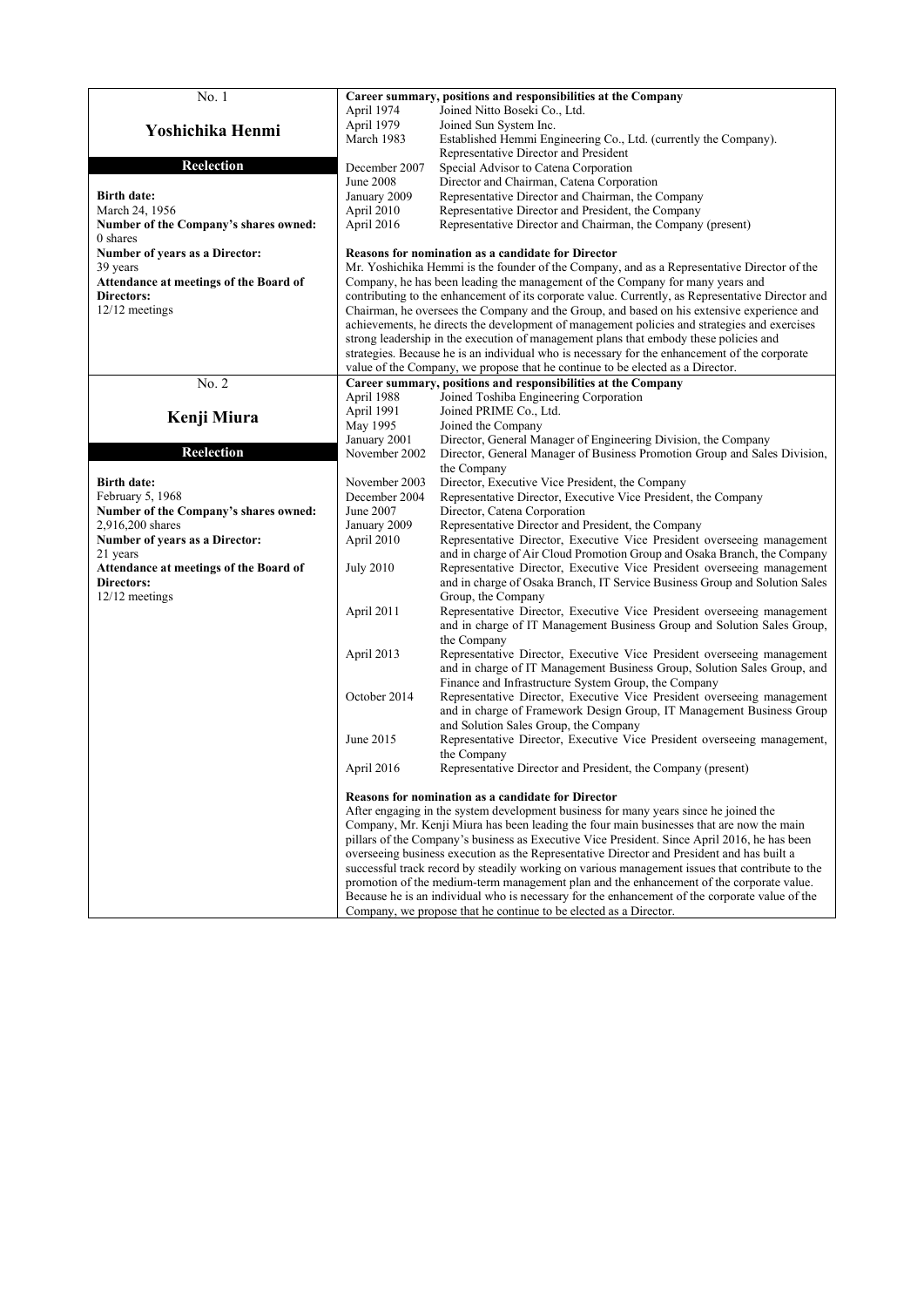| No. 3                                  | Career summary, positions and responsibilities at the Company<br>April 1992                      |                                                                                                |  |  |  |  |
|----------------------------------------|--------------------------------------------------------------------------------------------------|------------------------------------------------------------------------------------------------|--|--|--|--|
|                                        |                                                                                                  | Joined Catena Corporation                                                                      |  |  |  |  |
| <b>Makoto Taguchi</b>                  | April 2002                                                                                       | Manager, Shinjuku Office, First Sales Division, Sales Group, Catena                            |  |  |  |  |
|                                        |                                                                                                  | Corporation                                                                                    |  |  |  |  |
|                                        | April 2004                                                                                       | General Manager, First Sales Division, System Products Business Group,                         |  |  |  |  |
| Reelection                             |                                                                                                  | Catena Corporation                                                                             |  |  |  |  |
|                                        | April 2008                                                                                       | Assistant General Manager, System Products Business Group and General                          |  |  |  |  |
| <b>Birth date:</b>                     |                                                                                                  | Manager, First East Japan Sales Division, Catena Corporation                                   |  |  |  |  |
| January 14, 1972                       | April 2009                                                                                       | Assistant General Manager, Solutions Sales Group and General Manager, First                    |  |  |  |  |
| Number of the Company's shares owned:  |                                                                                                  | Sales Division, Catena Corporation                                                             |  |  |  |  |
| 35,600 shares                          | April 2010                                                                                       | General Manager overseeing sales in Solution Sales Group and General                           |  |  |  |  |
| Number of years as a Director:         |                                                                                                  | Manager of First Sales Division, the Company                                                   |  |  |  |  |
| 6 years                                | August 2010                                                                                      | General Manager of Solution Sales Group, the Company                                           |  |  |  |  |
| Attendance at meetings of the Board of | April 2013                                                                                       | Corporate Officer, General Manager of Solution Sales Group, the Company                        |  |  |  |  |
| Directors:                             | June 2015                                                                                        | Senior Corporate Officer, General Manager of Solution Sales Group, the                         |  |  |  |  |
| $11/12$ meetings                       |                                                                                                  | Company                                                                                        |  |  |  |  |
|                                        | June 2016                                                                                        | Director and Senior Corporate Officer, General Manager of Solution Sales                       |  |  |  |  |
|                                        |                                                                                                  | Group, the Company                                                                             |  |  |  |  |
|                                        | April 2021                                                                                       | Director and Senior Corporate Officer, General Manager of Business Solution                    |  |  |  |  |
|                                        |                                                                                                  | Group, the Company                                                                             |  |  |  |  |
|                                        | <b>July 2021</b>                                                                                 | Director, General Manager of Business Solution Group, the Company                              |  |  |  |  |
|                                        |                                                                                                  | (present)                                                                                      |  |  |  |  |
|                                        |                                                                                                  |                                                                                                |  |  |  |  |
|                                        |                                                                                                  | Reasons for nomination as a candidate for Director                                             |  |  |  |  |
|                                        |                                                                                                  | Mr. Makoto Taguchi has engaged in sales of IT equipment and others since joining the           |  |  |  |  |
|                                        |                                                                                                  | Company and overseen the Solution Sales Division since 2010 as the General Manager and has     |  |  |  |  |
|                                        | extensive experience and a successful track record. Since June 2016, he has served as a Director |                                                                                                |  |  |  |  |
|                                        |                                                                                                  | and contributed significantly to the expansion of business. Because he is an individual who is |  |  |  |  |
|                                        |                                                                                                  | necessary for the enhancement of the corporate value of the Company, we propose that he        |  |  |  |  |
|                                        |                                                                                                  | continue to be elected as a Director.                                                          |  |  |  |  |
| No. 4                                  |                                                                                                  | Career summary, positions and responsibilities at the Company                                  |  |  |  |  |
|                                        | April 1991                                                                                       | Joined Catena Corporation                                                                      |  |  |  |  |
| Hiroyuki Fujii                         | <b>July 2001</b>                                                                                 | Manager of Tachikawa Office, System Equipment Sales Division, Catena                           |  |  |  |  |
|                                        |                                                                                                  | Corporation                                                                                    |  |  |  |  |
|                                        | January 2003                                                                                     | General Manager of Human Wear Business Division, Catena Corporation                            |  |  |  |  |
| <b>Reelection</b>                      | October 2006                                                                                     | General Manager of OAPC Business Division, Catena Corporation                                  |  |  |  |  |
|                                        | April 2008                                                                                       | General Manager of IT Management Business Division, Catena Corporation                         |  |  |  |  |
| <b>Birth date:</b>                     | April 2010                                                                                       | General Manager of IT Management Business Division, the Company                                |  |  |  |  |
| April 25, 1969                         | April 2015                                                                                       | Corporate Officer, General Manager of IT Management Business Group, the                        |  |  |  |  |
| Number of the Company's shares owned:  |                                                                                                  | Company                                                                                        |  |  |  |  |
| $19,700$ shares                        | June 2015                                                                                        | Senior Corporate Officer, General Manager of IT Management Business                            |  |  |  |  |
| Number of years as a Director:         |                                                                                                  | Group, the Company                                                                             |  |  |  |  |
| 4 years                                | June 2018                                                                                        | Director and Senior Corporate Officer, General Manager of IT Management                        |  |  |  |  |
| Attendance at meetings of the Board of |                                                                                                  | Business Group, the Company                                                                    |  |  |  |  |
| <b>Directors:</b>                      | <b>July 2021</b>                                                                                 | Director, General Manager of IT Management Business Group, the Company                         |  |  |  |  |
| $12/12$ meetings                       |                                                                                                  | (present)                                                                                      |  |  |  |  |
|                                        | (Important concurrent positions)                                                                 |                                                                                                |  |  |  |  |
|                                        |                                                                                                  | Representative Director, Senior Managing Director, ProVision Inc.                              |  |  |  |  |
|                                        |                                                                                                  |                                                                                                |  |  |  |  |
|                                        |                                                                                                  | <b>Reasons for nomination as a candidate for Director</b>                                      |  |  |  |  |
|                                        |                                                                                                  | Mr. Hiroyuki Fujii has engaged mainly in the IT service business since joining the Company     |  |  |  |  |
|                                        |                                                                                                  | and has overseen the IT Service Division since 2015 as the General Manager. He has extensive   |  |  |  |  |
|                                        | experience and a successful track record. Since June 2018, he has served as a Director and       |                                                                                                |  |  |  |  |
|                                        |                                                                                                  | contributed significantly to the expansion of business. Because he is an individual who is     |  |  |  |  |
|                                        |                                                                                                  | necessary for the enhancement of the corporate value of the Company, we propose that he        |  |  |  |  |
|                                        |                                                                                                  | continue to be elected as a Director.                                                          |  |  |  |  |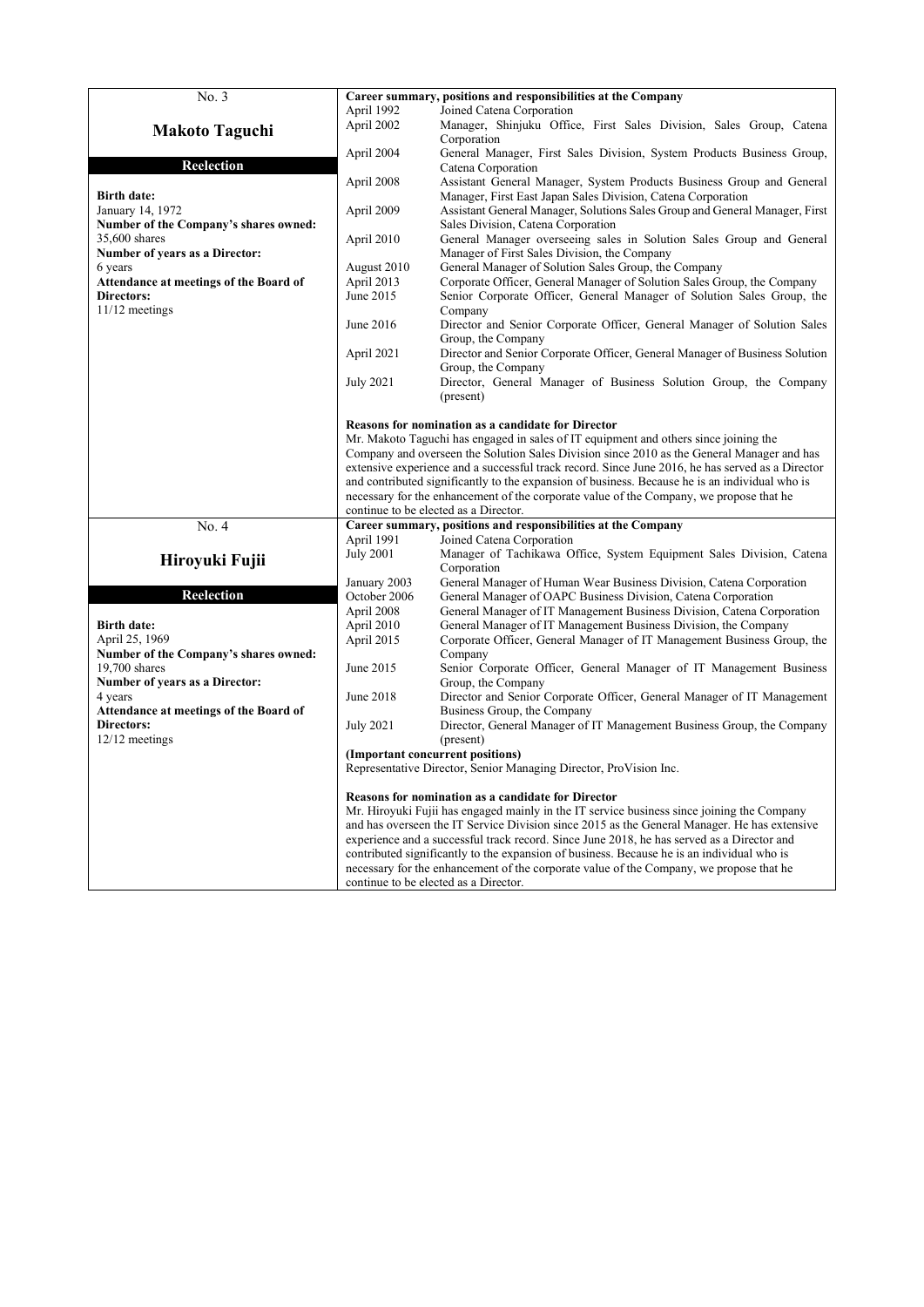| No. 5                                  |                                                                                                                                                                                             | Career summary, positions and responsibilities at the Company                                  |  |  |  |  |
|----------------------------------------|---------------------------------------------------------------------------------------------------------------------------------------------------------------------------------------------|------------------------------------------------------------------------------------------------|--|--|--|--|
|                                        | April 2003                                                                                                                                                                                  | Joined P.R.O Co., Ltd.                                                                         |  |  |  |  |
| <b>Shingo Henmi</b>                    | April 2012                                                                                                                                                                                  | Joined the Company                                                                             |  |  |  |  |
|                                        | April 2013                                                                                                                                                                                  | General Manager of Cloud Business Division, the Company                                        |  |  |  |  |
|                                        | June 2015                                                                                                                                                                                   | Corporate Officer, General Manager of Product Innovation Business Division,                    |  |  |  |  |
| <b>Reelection</b>                      |                                                                                                                                                                                             | SHINKITAI Group, the Company                                                                   |  |  |  |  |
|                                        | April 2017                                                                                                                                                                                  | Senior Corporate Officer, General Manager of SHINKITAI Group and                               |  |  |  |  |
| <b>Birth date:</b>                     |                                                                                                                                                                                             | General Manager overseeing sales in Solution Design Group, the Company                         |  |  |  |  |
| May 26, 1980                           | October 2017                                                                                                                                                                                | Senior Corporate Officer, General Manager of SHINKITAI Group and                               |  |  |  |  |
| Number of the Company's shares owned:  |                                                                                                                                                                                             | General Manager of Solution Design Group, the Company                                          |  |  |  |  |
| 9.200 shares                           | June 2018                                                                                                                                                                                   | Director and Senior Corporate Officer, General Manager of SHINKITAI                            |  |  |  |  |
| Number of years as a Director:         |                                                                                                                                                                                             | Group and General Manager of Solution Design Group, the Company                                |  |  |  |  |
| 1 year                                 | June 2020                                                                                                                                                                                   | Senior Corporate Officer, General Manager of SHINKITAI Group and                               |  |  |  |  |
|                                        |                                                                                                                                                                                             |                                                                                                |  |  |  |  |
| Attendance at meetings of the Board of |                                                                                                                                                                                             | General Manager of Solution Design Group, the Company                                          |  |  |  |  |
| <b>Directors:</b>                      | June 2021                                                                                                                                                                                   | Senior Corporate Officer, General Manager of DX Design Group and General                       |  |  |  |  |
| 9/9 meetings                           |                                                                                                                                                                                             | Manager of Solution Design Group, the Company                                                  |  |  |  |  |
|                                        | <b>July 2021</b>                                                                                                                                                                            | Director, General Manager of DX Design Group and General Manager of                            |  |  |  |  |
|                                        |                                                                                                                                                                                             | Solution Design Group, the Company                                                             |  |  |  |  |
|                                        | April 2022                                                                                                                                                                                  | Director, General Manager of DX Design Group, General Manager of Solution                      |  |  |  |  |
|                                        |                                                                                                                                                                                             | Design Group and in charge of Administrative Group, the Company (present)                      |  |  |  |  |
|                                        |                                                                                                                                                                                             |                                                                                                |  |  |  |  |
|                                        |                                                                                                                                                                                             | Reasons for nomination as a candidate for Director                                             |  |  |  |  |
|                                        | Mr. Makoto Taguchi has engaged in sales of IT equipment and others since joining the                                                                                                        |                                                                                                |  |  |  |  |
|                                        | Company and overseen the Solution Sales Division since 2010 as the General Manager and has                                                                                                  |                                                                                                |  |  |  |  |
|                                        | extensive experience and a successful track record. Since June 2016, he has served as a Director                                                                                            |                                                                                                |  |  |  |  |
|                                        |                                                                                                                                                                                             | and contributed significantly to the expansion of business. Because he is an individual who is |  |  |  |  |
|                                        |                                                                                                                                                                                             | necessary for the enhancement of the corporate value of the Company, we propose that he        |  |  |  |  |
|                                        |                                                                                                                                                                                             | continue to be elected as a Director.                                                          |  |  |  |  |
| No. 6                                  |                                                                                                                                                                                             | Career summary, positions and responsibilities at the Company                                  |  |  |  |  |
|                                        | July 1992                                                                                                                                                                                   | Joined Matsushita Toshio Tax Accountant Office                                                 |  |  |  |  |
| Hiroshi Kotani                         | June 1996                                                                                                                                                                                   | Joined Koyo Automobile Sales Co., Ltd.                                                         |  |  |  |  |
|                                        | March 1997                                                                                                                                                                                  | Joined ABLE Real Estate Inc. (currently ABLE Inc.)                                             |  |  |  |  |
|                                        | September 2001                                                                                                                                                                              | Joined the Company                                                                             |  |  |  |  |
| Reelection                             | September 2005                                                                                                                                                                              | General Manager of Finance & Accounting Division, the Company                                  |  |  |  |  |
|                                        | April 2015                                                                                                                                                                                  | Corporate Officer, General Manager of Finance & Accounting Division, the                       |  |  |  |  |
| <b>Birth date:</b>                     |                                                                                                                                                                                             | Company                                                                                        |  |  |  |  |
| December 27, 1968                      | June 2015                                                                                                                                                                                   | Senior Corporate Officer, General Manager of Finance & Accounting Group,                       |  |  |  |  |
| Number of the Company's shares owned:  |                                                                                                                                                                                             | the Company                                                                                    |  |  |  |  |
| $65,700$ shares                        | June 2021                                                                                                                                                                                   | Director and Senior Corporate Officer, General Manager of Finance &                            |  |  |  |  |
| Number of years as a Director:         |                                                                                                                                                                                             | Accounting Group, the Company                                                                  |  |  |  |  |
| 1 year                                 | <b>July 2021</b>                                                                                                                                                                            | Director, General Manager of Finance & Accounting Group, the Company                           |  |  |  |  |
| Attendance at meetings of the Board of |                                                                                                                                                                                             | (present)                                                                                      |  |  |  |  |
| Directors:                             |                                                                                                                                                                                             |                                                                                                |  |  |  |  |
| 9/9 meetings                           |                                                                                                                                                                                             | Reasons for nomination as a candidate for Director                                             |  |  |  |  |
|                                        |                                                                                                                                                                                             | Mr. Hiroshi Kotani has engaged in finance and accounting operations since joining the          |  |  |  |  |
|                                        |                                                                                                                                                                                             |                                                                                                |  |  |  |  |
|                                        | Company and overseen the Finance & Accounting Group since $2015$ as the General Manager.<br>Because he has extensive experience and a successful track record in finance and accounting and |                                                                                                |  |  |  |  |
|                                        |                                                                                                                                                                                             |                                                                                                |  |  |  |  |
|                                        |                                                                                                                                                                                             | is an individual who is necessary for the enhancement of the corporate value of the Company,   |  |  |  |  |
|                                        |                                                                                                                                                                                             | we propose his election as a Director.                                                         |  |  |  |  |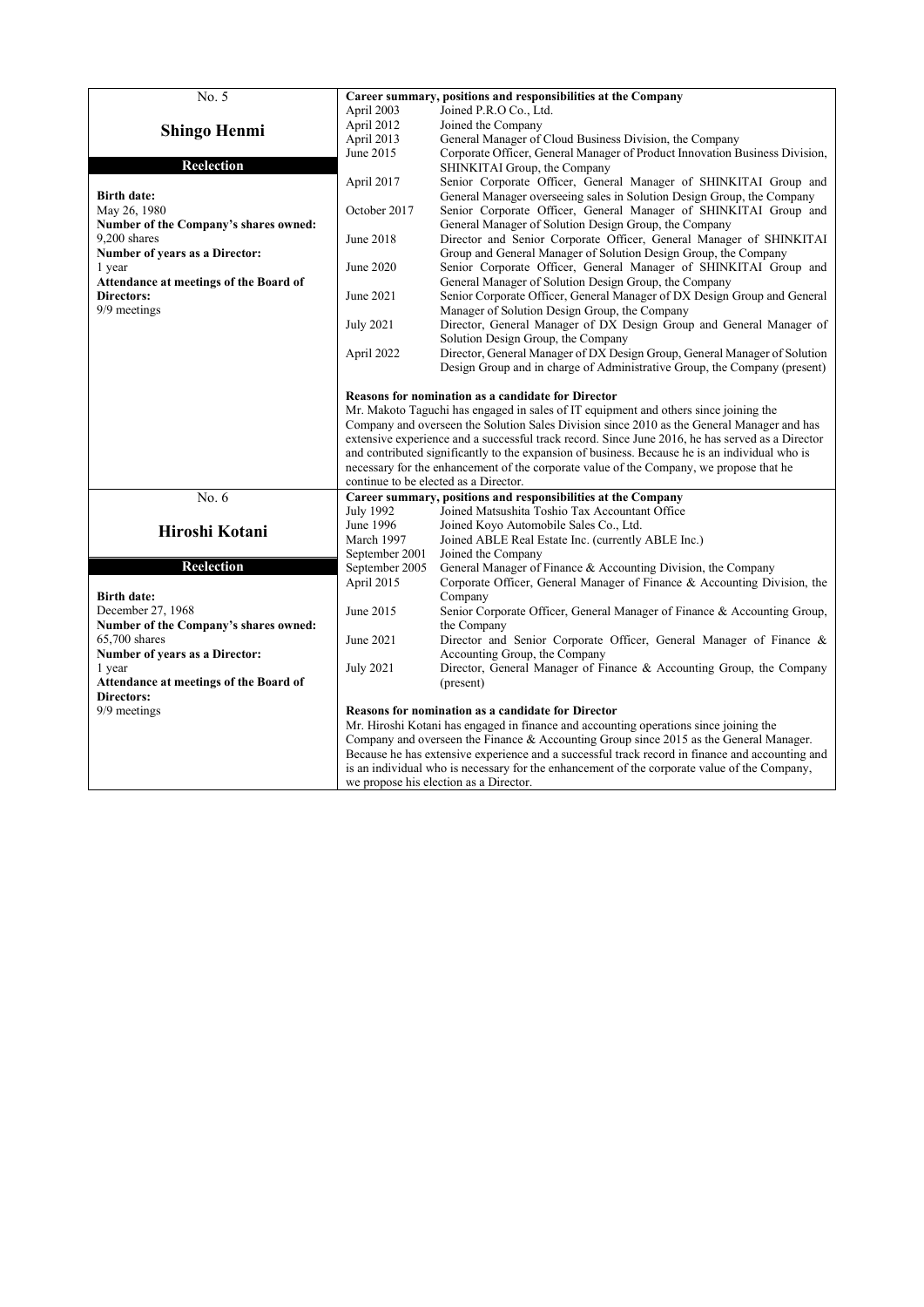| No. 7                                  |                                                                                                                                                                                                                                                                                                                                                                                                                                                                                                                                                                                                                                                                                                                                                                                           | Career summary, positions and responsibilities at the Company                                                  |  |  |  |  |
|----------------------------------------|-------------------------------------------------------------------------------------------------------------------------------------------------------------------------------------------------------------------------------------------------------------------------------------------------------------------------------------------------------------------------------------------------------------------------------------------------------------------------------------------------------------------------------------------------------------------------------------------------------------------------------------------------------------------------------------------------------------------------------------------------------------------------------------------|----------------------------------------------------------------------------------------------------------------|--|--|--|--|
|                                        | April 1975<br>Joined Nomura Research Institute, Ltd.                                                                                                                                                                                                                                                                                                                                                                                                                                                                                                                                                                                                                                                                                                                                      |                                                                                                                |  |  |  |  |
| <b>Yukio Suzuki</b>                    | June 1996                                                                                                                                                                                                                                                                                                                                                                                                                                                                                                                                                                                                                                                                                                                                                                                 | Director, General Manager of Corporate Research Department, Nomura                                             |  |  |  |  |
|                                        |                                                                                                                                                                                                                                                                                                                                                                                                                                                                                                                                                                                                                                                                                                                                                                                           | Research Institute, Ltd.                                                                                       |  |  |  |  |
| Reelection                             | June 1997                                                                                                                                                                                                                                                                                                                                                                                                                                                                                                                                                                                                                                                                                                                                                                                 | Director of Financial & Economic Research Center, Nomura Securities Co.,<br>Ltd.                               |  |  |  |  |
| Outside                                | June 1999                                                                                                                                                                                                                                                                                                                                                                                                                                                                                                                                                                                                                                                                                                                                                                                 | Senior Managing Director, General Manager of Research Department,                                              |  |  |  |  |
| Independent                            |                                                                                                                                                                                                                                                                                                                                                                                                                                                                                                                                                                                                                                                                                                                                                                                           | Nomura Asset Management Co., Ltd.                                                                              |  |  |  |  |
|                                        | June 2000                                                                                                                                                                                                                                                                                                                                                                                                                                                                                                                                                                                                                                                                                                                                                                                 | Senior Corporate Managing Director, General Manager of Research                                                |  |  |  |  |
| <b>Birth date:</b>                     |                                                                                                                                                                                                                                                                                                                                                                                                                                                                                                                                                                                                                                                                                                                                                                                           | Department, Nomura Asset Management Co., Ltd.                                                                  |  |  |  |  |
| June 3, 1950                           | June 2005                                                                                                                                                                                                                                                                                                                                                                                                                                                                                                                                                                                                                                                                                                                                                                                 | Director, Nomura Holdings, Inc. (Director specially assigned to audit)                                         |  |  |  |  |
| Number of the Company's shares owned:  | April 2007                                                                                                                                                                                                                                                                                                                                                                                                                                                                                                                                                                                                                                                                                                                                                                                | Chairman, the Securities Analysts Association of Japan                                                         |  |  |  |  |
| 0 shares                               | <b>July 2010</b>                                                                                                                                                                                                                                                                                                                                                                                                                                                                                                                                                                                                                                                                                                                                                                          | Established Belle Investment Research of Japan Inc., Representative Director                                   |  |  |  |  |
| Number of years as a Director:         | June 2012                                                                                                                                                                                                                                                                                                                                                                                                                                                                                                                                                                                                                                                                                                                                                                                 | (present)<br>Outside Director, the Company (present)                                                           |  |  |  |  |
| 10 years                               | May 2015                                                                                                                                                                                                                                                                                                                                                                                                                                                                                                                                                                                                                                                                                                                                                                                  | Outside Director, Ichigo Group Holdings Co., Ltd. (currently Ichigo Inc.)                                      |  |  |  |  |
| Attendance at meetings of the Board of |                                                                                                                                                                                                                                                                                                                                                                                                                                                                                                                                                                                                                                                                                                                                                                                           | (present)                                                                                                      |  |  |  |  |
| Directors:<br>12/12 meetings           | March 2018                                                                                                                                                                                                                                                                                                                                                                                                                                                                                                                                                                                                                                                                                                                                                                                | Outside Audit & Supervisory Board Member, WILLs Inc. (present)                                                 |  |  |  |  |
|                                        | June 2018                                                                                                                                                                                                                                                                                                                                                                                                                                                                                                                                                                                                                                                                                                                                                                                 | Outside Audit & Supervisory Board Member, XNET Corporation                                                     |  |  |  |  |
|                                        | June 2021                                                                                                                                                                                                                                                                                                                                                                                                                                                                                                                                                                                                                                                                                                                                                                                 | Outside Director, XNET Corporation, [Audit & Supervisory Board Member]                                         |  |  |  |  |
|                                        |                                                                                                                                                                                                                                                                                                                                                                                                                                                                                                                                                                                                                                                                                                                                                                                           | (present)                                                                                                      |  |  |  |  |
|                                        |                                                                                                                                                                                                                                                                                                                                                                                                                                                                                                                                                                                                                                                                                                                                                                                           | (Important concurrent positions)                                                                               |  |  |  |  |
|                                        |                                                                                                                                                                                                                                                                                                                                                                                                                                                                                                                                                                                                                                                                                                                                                                                           | Representative Director, Belle Investment Research of Japan Inc.                                               |  |  |  |  |
|                                        | Outside Director, Ichigo Inc.                                                                                                                                                                                                                                                                                                                                                                                                                                                                                                                                                                                                                                                                                                                                                             |                                                                                                                |  |  |  |  |
|                                        |                                                                                                                                                                                                                                                                                                                                                                                                                                                                                                                                                                                                                                                                                                                                                                                           | Outside Audit & Supervisory Board Member, WILLs Inc.                                                           |  |  |  |  |
|                                        |                                                                                                                                                                                                                                                                                                                                                                                                                                                                                                                                                                                                                                                                                                                                                                                           | Outside Director, XNET Corporation, [Audit & Supervisory Board Member]                                         |  |  |  |  |
|                                        | Reasons for nomination as a candidate for Outside Director and expected roles, etc.<br>Mr. Yukio Suzuki has extensive experience and broad insight as a corporate manager cultivated<br>over many years at a securities company and in other roles, in addition to expert financial and<br>economic knowledge as a securities analyst. The Company receives accurate advice from him to<br>mainly ensure the appropriateness and reasonableness of decisions made by the Board of<br>Directors. We expect that the Company will continue to receive appropriate advice on the<br>Company's management from an independent standpoint and that he will contribute to the<br>enhancement of its corporate value. Thus, we propose that he continue to be elected as an<br>Outside Director. |                                                                                                                |  |  |  |  |
| No. 8                                  |                                                                                                                                                                                                                                                                                                                                                                                                                                                                                                                                                                                                                                                                                                                                                                                           | Career summary, positions and responsibilities at the Company                                                  |  |  |  |  |
|                                        | April 1975                                                                                                                                                                                                                                                                                                                                                                                                                                                                                                                                                                                                                                                                                                                                                                                | Joined The Fuji Bank, Ltd. (currently Mizuho Bank, Ltd.)                                                       |  |  |  |  |
| Koichi Ogawa                           | May 1997                                                                                                                                                                                                                                                                                                                                                                                                                                                                                                                                                                                                                                                                                                                                                                                  | Manager of Roppongi Branch, The Fuji Bank, Ltd.                                                                |  |  |  |  |
|                                        | May 1999                                                                                                                                                                                                                                                                                                                                                                                                                                                                                                                                                                                                                                                                                                                                                                                  | Manager of Okayama Branch, The Fuji Bank, Ltd.                                                                 |  |  |  |  |
| <b>Reelection</b>                      | June 2001<br>April 2002                                                                                                                                                                                                                                                                                                                                                                                                                                                                                                                                                                                                                                                                                                                                                                   | Manager of Yokohama-Ekimae Branch, The Fuji Bank, Ltd.<br>Manager of Yokohama-Ekimae Branch, Mizuho Bank, Ltd. |  |  |  |  |
| Outside                                | <b>July 2004</b>                                                                                                                                                                                                                                                                                                                                                                                                                                                                                                                                                                                                                                                                                                                                                                          | Chief Auditor, Business Audit Department, Mizuho Bank, Ltd.                                                    |  |  |  |  |
| Independent                            | May 2006                                                                                                                                                                                                                                                                                                                                                                                                                                                                                                                                                                                                                                                                                                                                                                                  | Senior Corporate Officer, Mizuho Staff Co., Ltd.                                                               |  |  |  |  |
|                                        | September 2007                                                                                                                                                                                                                                                                                                                                                                                                                                                                                                                                                                                                                                                                                                                                                                            | Managing Director, Mizuho Staff Co., Ltd.                                                                      |  |  |  |  |
| <b>Birth date:</b>                     | June 2012                                                                                                                                                                                                                                                                                                                                                                                                                                                                                                                                                                                                                                                                                                                                                                                 | Outside Audit & Supervisory Board Member, KEYENCE CORPORATION                                                  |  |  |  |  |
| December 2, 1951                       | June 2012                                                                                                                                                                                                                                                                                                                                                                                                                                                                                                                                                                                                                                                                                                                                                                                 | Outside Auditor, JK Holdings Co., Ltd.                                                                         |  |  |  |  |
| Number of the Company's shares owned:  | June 2013                                                                                                                                                                                                                                                                                                                                                                                                                                                                                                                                                                                                                                                                                                                                                                                 | Outside Director, the Company (present)                                                                        |  |  |  |  |
| 0 shares                               |                                                                                                                                                                                                                                                                                                                                                                                                                                                                                                                                                                                                                                                                                                                                                                                           |                                                                                                                |  |  |  |  |
| Number of years as a Director:         |                                                                                                                                                                                                                                                                                                                                                                                                                                                                                                                                                                                                                                                                                                                                                                                           | Reasons for nomination as a candidate for Outside Director and expected roles, etc.                            |  |  |  |  |
| 9 years                                |                                                                                                                                                                                                                                                                                                                                                                                                                                                                                                                                                                                                                                                                                                                                                                                           | Mr. Koichi Ogawa has extensive experience and broad insight cultivated for many years at                       |  |  |  |  |
| Attendance at meetings of the Board of | financial institutions, and we receive useful advice from him mainly from the perspective of<br>internal control and compliance. We expect that the Company will continue to receive                                                                                                                                                                                                                                                                                                                                                                                                                                                                                                                                                                                                      |                                                                                                                |  |  |  |  |
| <b>Directors:</b>                      |                                                                                                                                                                                                                                                                                                                                                                                                                                                                                                                                                                                                                                                                                                                                                                                           | appropriate advice on the Company's management from an independent standpoint and that he                      |  |  |  |  |
| 12/12 meetings                         | will contribute to the enhancement of its corporate value. Thus, we propose that he continue to                                                                                                                                                                                                                                                                                                                                                                                                                                                                                                                                                                                                                                                                                           |                                                                                                                |  |  |  |  |
|                                        | be elected as an Outside Director.                                                                                                                                                                                                                                                                                                                                                                                                                                                                                                                                                                                                                                                                                                                                                        |                                                                                                                |  |  |  |  |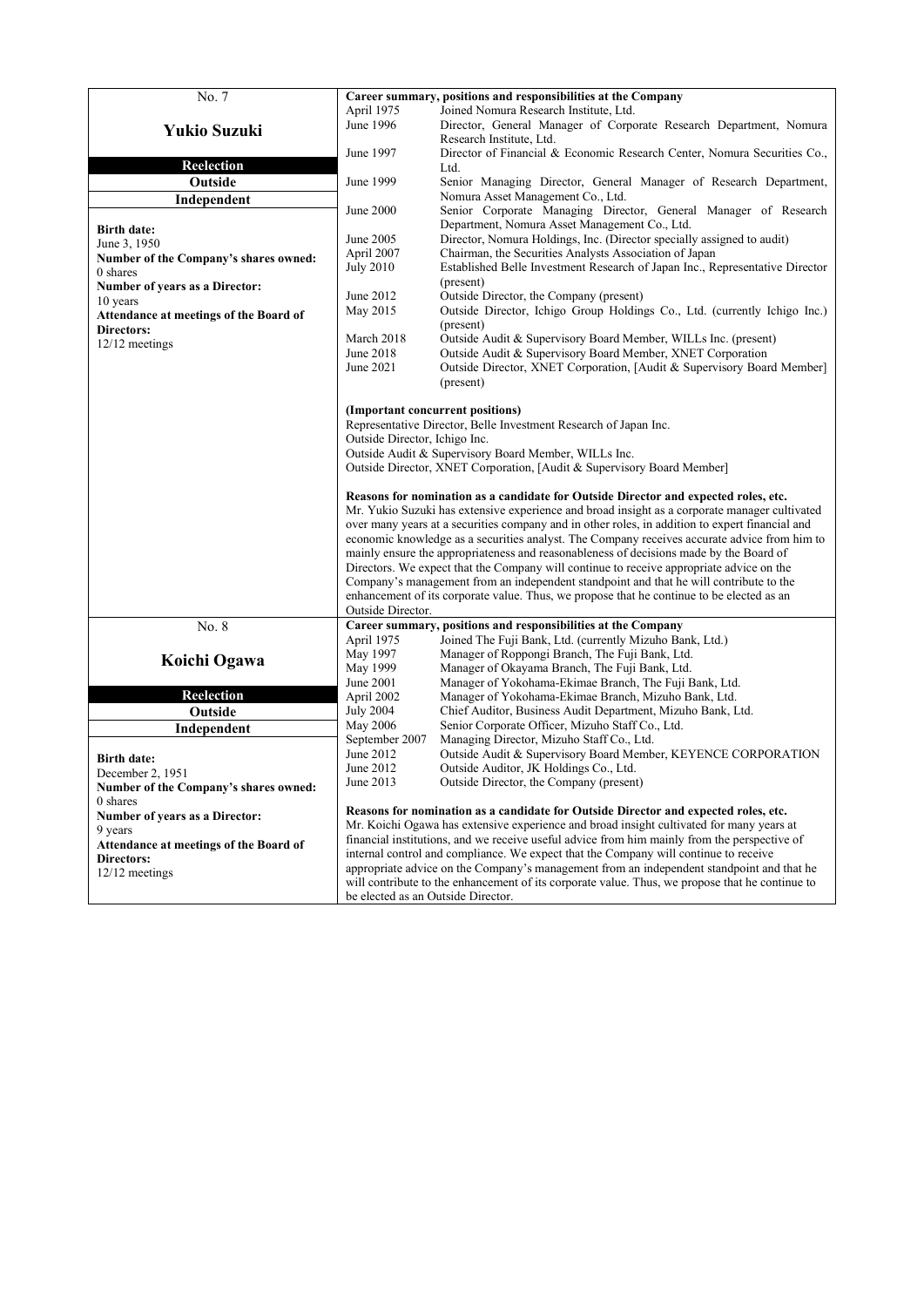| No.9                                                                                                                                                                                                                    | Career summary, positions and responsibilities at the Company |                                                                                                                                                                                                                                                                                                                                                                                                                                                                                                                                                                                                                                                                                                                                                                                                                     |  |  |
|-------------------------------------------------------------------------------------------------------------------------------------------------------------------------------------------------------------------------|---------------------------------------------------------------|---------------------------------------------------------------------------------------------------------------------------------------------------------------------------------------------------------------------------------------------------------------------------------------------------------------------------------------------------------------------------------------------------------------------------------------------------------------------------------------------------------------------------------------------------------------------------------------------------------------------------------------------------------------------------------------------------------------------------------------------------------------------------------------------------------------------|--|--|
| Mari Ito                                                                                                                                                                                                                | October 2001<br>January 2008                                  | Registered as an attorney-at-law and joined Anderson Mori & Tomotsune<br>Worked for Finnegan, Henderson, Farabow, Garrett & Dunner in the United<br><b>States</b>                                                                                                                                                                                                                                                                                                                                                                                                                                                                                                                                                                                                                                                   |  |  |
| Reelection                                                                                                                                                                                                              | March 2008<br>January 2011                                    | Registered as an attorney-at-law in the United States (New York State)<br>Partner, Anderson Mori & Tomotsune (currently Anderson Mori & Tomotsune                                                                                                                                                                                                                                                                                                                                                                                                                                                                                                                                                                                                                                                                   |  |  |
| Outside                                                                                                                                                                                                                 |                                                               | $LPC$ ) (present)                                                                                                                                                                                                                                                                                                                                                                                                                                                                                                                                                                                                                                                                                                                                                                                                   |  |  |
| Independent                                                                                                                                                                                                             | June 2021                                                     | Outside Director, the Company (present)                                                                                                                                                                                                                                                                                                                                                                                                                                                                                                                                                                                                                                                                                                                                                                             |  |  |
| <b>Birth date:</b><br>November 23, 1976<br>Number of the Company's shares owned:<br>0 shares<br>Number of years as a Director:<br>l year<br>Attendance at meetings of the Board of<br><b>Directors:</b><br>9/9 meetings |                                                               | (Important concurrent positions)<br>Partner, Anderson Mori & Tomotsune LPC<br>Reasons for nomination as a candidate for Outside Director and expected roles, etc.<br>As an attorney-at-law, Ms. Mari Ito has expertise in corporate legal affairs in Japan and<br>overseas. Although Ms. Ito has never been involved in company management except as an<br>Outside Officer, she is expected to provide appropriate advice on the Company's management<br>from an independent standpoint, using her extensive experience and insight accumulated over<br>many years, and will thereby contribute to enhancing the transparency and soundness of the<br>Company's management. We have therefore decided that she is qualified to be an Outside<br>Director and propose her continued election as an Outside Director. |  |  |

- Notes: 1. Mr. Hiroyuki Fujii, a candidate for Director, concurrently serves as the Representative Director and Senior Managing Director of ProVision Inc., and the Company has a business relationship of outsourcing with ProVision Inc.
	- 2. There are no special interests between the Company and other candidates for Directors.
	- 3. Mr. Yukio Suzuki, Mr. Koichi Ogawa and Ms. Mari Ito are candidates for Outside Directors.
	- 4. An overview of the content of an agreement limiting liability with Outside Directors is as follows.

The Company stipulates in its Articles of Incorporation that the Company may enter into agreements with Outside Directors to limit their liability for damages to the Company to a certain extent so that the Company will be able to recruit talented personnel as Outside Directors. With this, the Company has entered into an agreement limiting liability with the following content with Mr. Yukio Suzuki, Mr. Koichi Ogawa and Ms. Mari Ito as candidates for Outside Directors. If Mr. Yukio Suzuki, Mr. Koichi Ogawa and Ms. Mari Ito are reelected as proposed, the Company intends to continue the agreement.

- In cases where Outside Directors are liable for damages to the Company due to negligence of their duties, they shall be liable up to the minimum liability amount provided for in Article 425, Paragraph 1 of the Companies Act.
- The above limitation of liability shall be accepted only when the Outside Director has performed his or her duties, which caused the liability, in good faith and without gross negligence.
- 5. The Company has decided to enter into a directors and officers liability insurance agreement under Article 430-3, Paragraph 1 of the Companies Act with an insurance company, so that an insurance company's insurance will cover the damages and court costs, etc. that the insured is required to pay resulting from a claim for damages due to an act (including inaction) the insured performed based on his or her position as a Director, etc. of the Company. However, there are certain exemptions in the agreement. For example, damages will not be covered if the damage is caused by an act the insured performed while recognizing that it will violate laws and regulations. The candidates will be included in the insured under this insurance policy. The Company also intends to renew the policy with the same content at next renewal.
- 6. The Company has filed a report with the Tokyo Stock Exchange naming Mr. Yukio Suzuki, Mr. Koichi Ogawa and Ms. Mari Ito as independent Directors pursuant to the regulations of the Tokyo Stock Exchange. If they are reelected as proposed, the Company intends to continue to make them independent Directors.